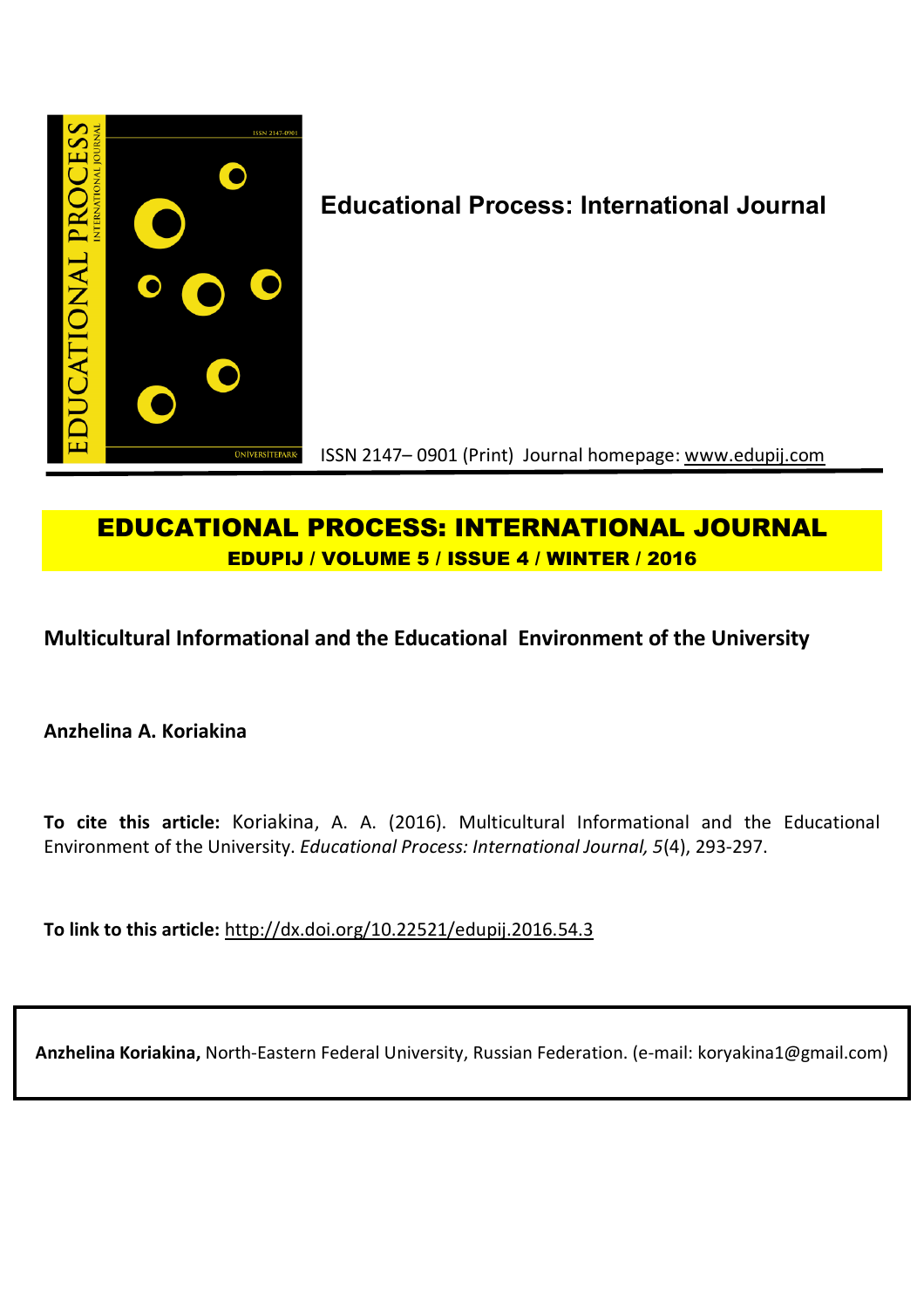## EDUPIJ / VOLUME 5 / ISSUE 4 / 2016 / pp. 293–297.

## **Multicultural Informational and the Educational Environment of the University**

### ANZHELINA A. KORIAKINA

#### **Abstract**

The development of a multicultural society as a new stage of human development suggests the importance of modern multicultural educational environment. In this regard, the questions related to the problem of multicultural virtual educational environments are very real. This study deals with the problem of multicultural informational and educational environment as a new class of multicultural educational environments in the age of global informatization and virtualization of modern society and education. The research concludes that modern multicultural informational and educational environment is characterized by tolerance, regionalization, and tendency towards stable functioning and development. In summary, it is noted that multicultural informational and educational environment contribute to the formation of the national identity of a person and provides training for the better understanding of other cultures, recognition and acceptance of cultural diversity.

**Keywords:** educational environment, multicultural informational, regional informational.



DOI: 10.22521/edupij.2016.54.3

EDUPIJ / ISSN 2147– 0901 © 2016 Copyright © 2016 by ÜNİVERSİTEPARK Limited edupij.com

………………………………………........….....………………………………...……………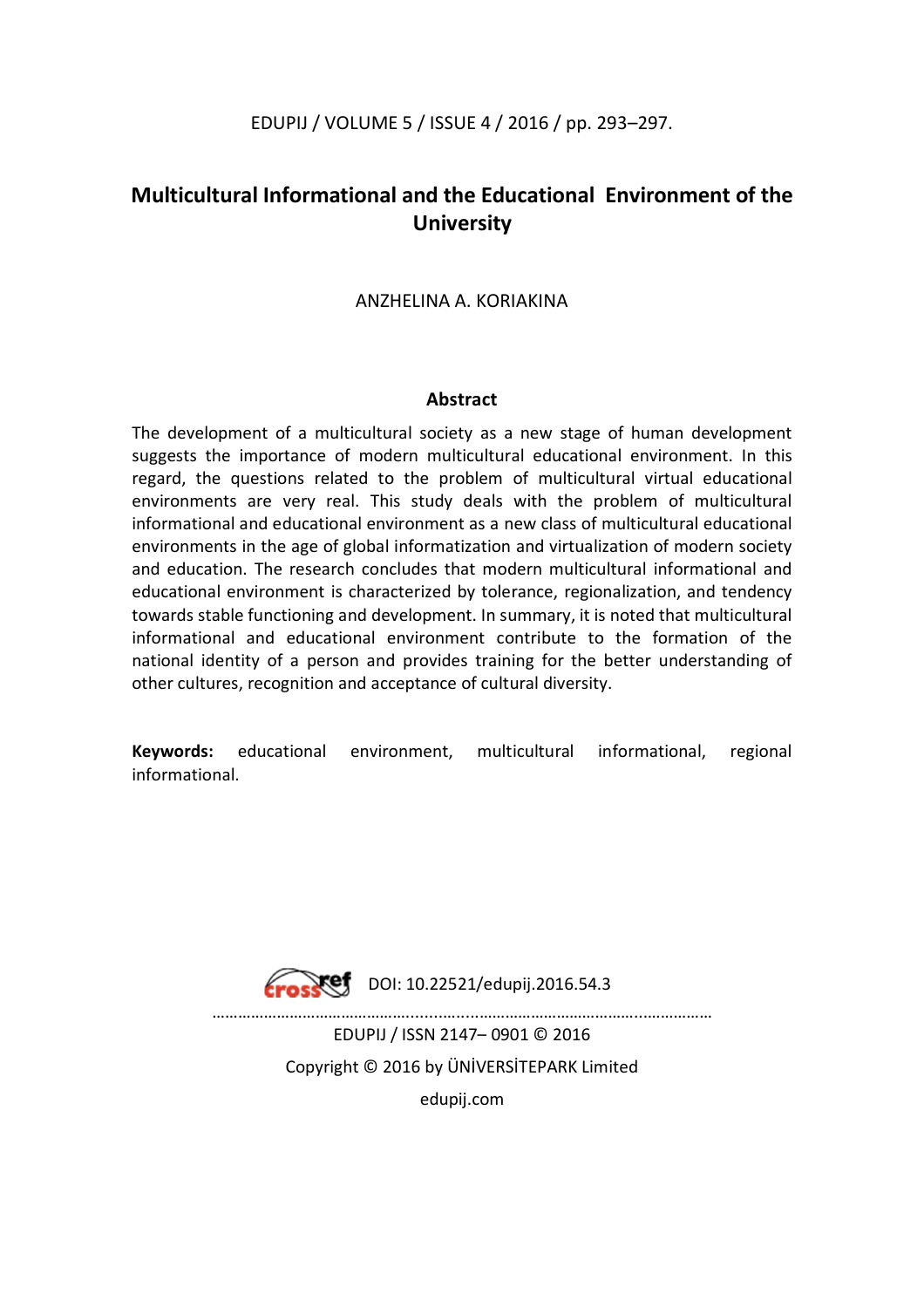#### **Introduction**

Contemporary Russian society is characterized by polyethnicity. In connection with this, the problem of multiculturalism in modern Russian society and education still remains quite urgent and requires thorough study. The development of a multicultural society as a new stage of human development suggests the importance of a modern multicultural educational environment.

The strategic direction of the development of educational systems in modern society is providing intellectual and moral development of a person based on his/her involvement in independent, purposive activity in various fields of knowledge on the base of information and communication technologies. That's why the problem of multicultural informational and educational environment is so important nowadays.

#### *Multicultural educational environment*

In this regard, the questions related to the problem of multicultural, communicative and virtual educational environments are very real. They ensure the successful integration of a student in a modern, multicultural environment of common cultural and educational space of a country in the age of global informatization of modern society. Logic examination of the genesis of the concepts "multicultural informational and educational environment" necessitates consideration of interrelated concepts "environment", "educational environment", and "multicultural educational environment".

In terms of sociology, environment is the social, material and spiritual conditions of existence surrounding a person. Educational process is realized in a specific environment, known as the educational environment. Educational environment as a rule is understood as a set of material, subject and social environments, including interpersonal relationships.

The concept "educational environment" was investigated by Vilensky and Meshcheryakova (2002); a term they understood to be a "structured integrative unit of socium and the world educational environment with its system of coordinates, which contributes to the effective training of a teacher" (p. 10).

In the works of Bondyreva, Vulfov, and Pidkasisty (2003, 2000, 2006) the concept of "educational environment of the university" is regarded as a set of interrelated components - subjects of the educational process, informational and educational environments and educational processes (as cited by Gusinsky, 2004). Due to this approach, it is possible to identify specific educational environments of different types of institutes (teaching, technical, medical, etc.).

Here we note the special importance of the concept "multicultural educational environment". Following the works of Kolokolova (2001), multicultural educational environment is characterized by openness – the ability to respond rapidly to emerging educational needs of society and man. It takes into account the peculiarities of students in their cultural identity and helps them to adapt to the different environment through education.

#### *Multicultural informational and educational environment*

Thus, multicultural educational environment, on the one hand, promotes the formation of national identity of a person, and on the other, provides training for good understanding of other cultures, recognition and acceptance of cultural diversity. Information and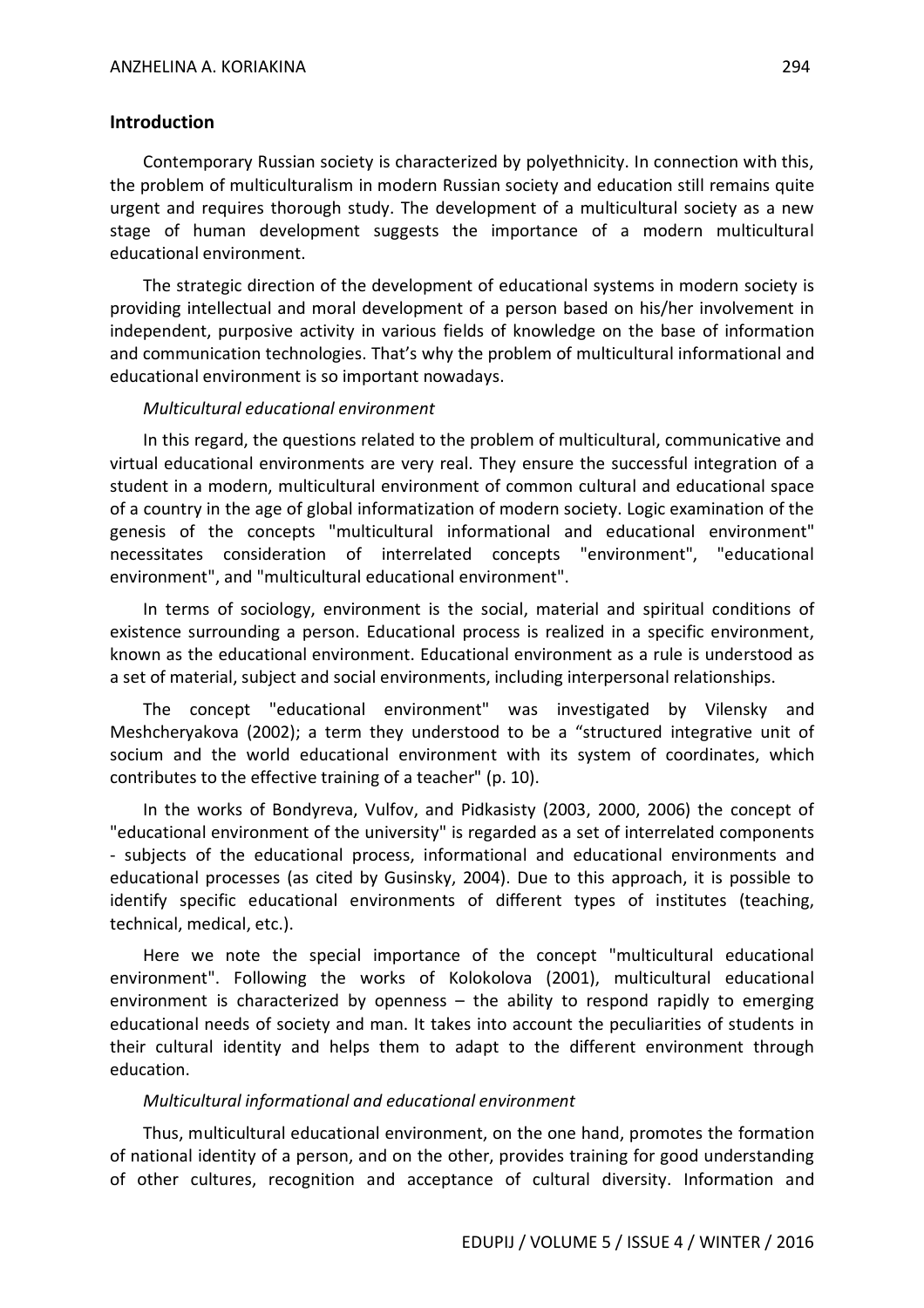communication technologies are of particular importance in the development of modern educational environment as they create such informational environment that becomes a new class of multicultural educational environment in the age of global informatization and virtualization of modern society and education. As for the term "informational environment", Ivanova and others point out that this environment is created with the help of digital telecommunication technologies (Ivanova, 2009).

The penetration of information technologies in the educational environment led to the emergence of the term "informational and educational environment", described as a systematically organized set of means of communication, information resources, communication protocols, hardware and software, that focus on meeting the needs of users of educational information services and resources. The main objective of such educational environments is information support of the educational process and management of an institute, informing all participants of the educational process about its progress and results.

Thus, we can consider the "informational and educational environment" as a complex system of interactions between students, teachers, educational content, educational resources, and software and hardware tools.

New information technologies in the educational process exercise significant influence on the formation of a modern information picture of the world, and the development of general academic, cultural and professional skills to work with information. Pedagogical objectives of the use of information technologies are: development of student's personality; his/her preparation for life in a modern information society in this age of mass communication and globalization; training of professional experts; intensification of the educational process at all levels of the system of lifelong education; improving the efficiency and quality of the educational process through the implementation of opportunities of information technologies; activation of cognitive activity; deepening interdisciplinary connections; and the implementation of ideas for open education.

In this regard, this paper considers the problem of the development of multicultural informational and educational environment. Multicultural informational and educational environment is organized on the principles of integrative thinking, cultural conformity, and strategic disclosure of the personal potential of teachers and students as active participants in joint activities. We distinguish the following levels of multicultural informational and educational environment: psycho-pedagogical, informational and electronic, and intellectual. Psycho-pedagogical level is responsible for the implementation of traditional psychological and pedagogical requirements for training in a language institute and the development of all types of foreign language speech activities and thinking. Informational and electronic level characterizes the process of accumulation, maintenance and management of educational content, and the interaction of subjects of the educational process with educational resources based on different software and hardware tools. Intellectual level is responsible for raising the level of general and professional culture, culture of thinking, communication and speech; for facilitating the establishment of crosscultural communication, skillful presentation of a certain country during cross-cultural interaction; and respect for the values of other cultures.

The main function of multicultural informational and educational environment in a humanitarian institute is providing tolerant attitude and effective interaction between subjects of the educational process under the condition of creating such an environment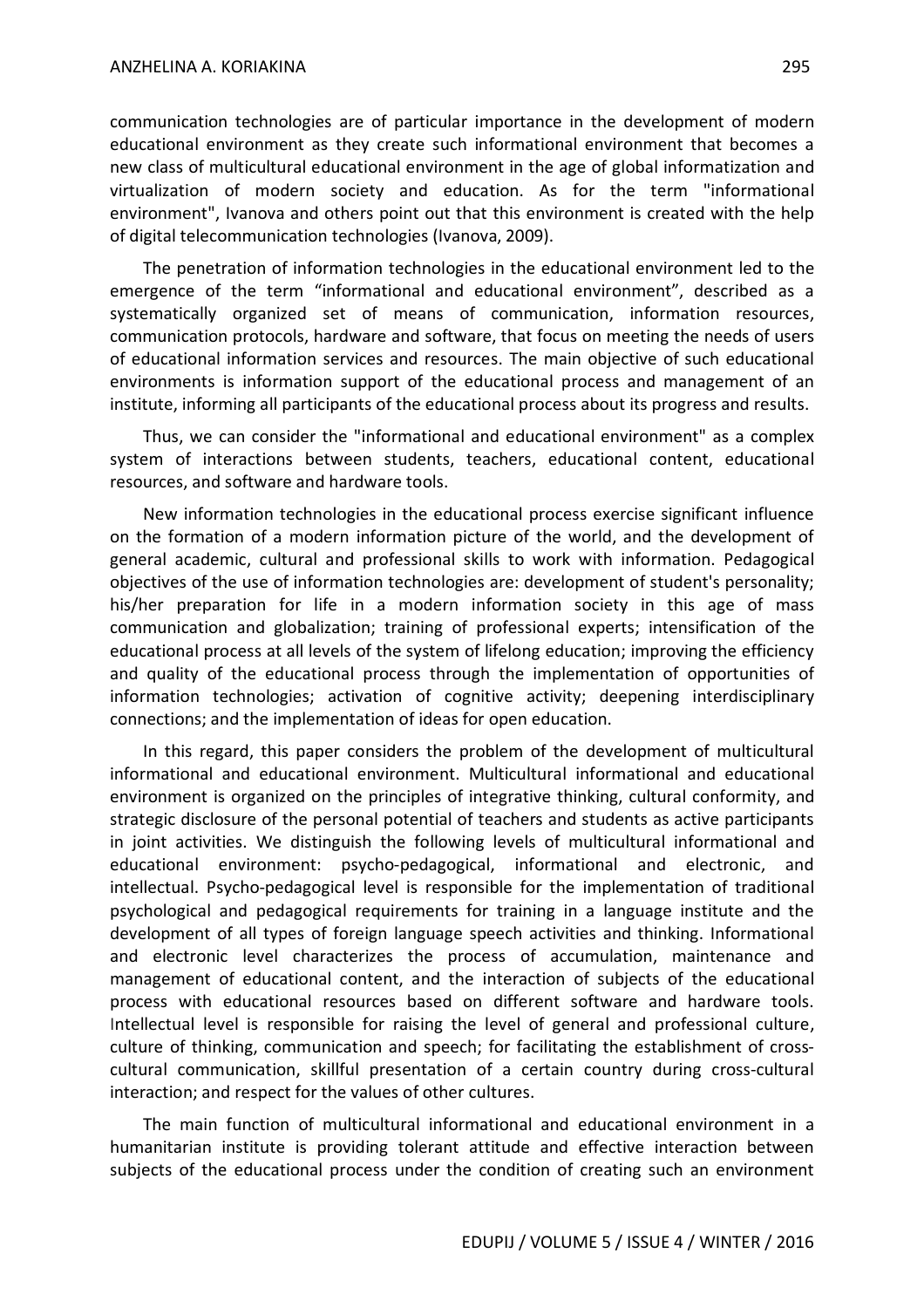that allows for future professionals to understand cultural values, their own and other people's norms and behavior patterns; create positive experiences of interethnic and intercultural interaction.

#### *Regional informational and educational environment*

There is one more term close to the concept "informational and educational environment", which is the concept of "regionalization". It is described in the pedagogical literature as consideration of regional differences (socio-economic, ethnographic, historical, cultural, etc.) in the context of educational processes; as comprehensiveness and continuity of the educational process in the given area; as the ability of a regional education system, which is a part of federal educational environment, to create conditions in order to meet the educational interests of a person, ethnic group and multi-ethnic society, taking into account socio-economic, ethnographic, ethno-cultural, historical and other characteristics of a region.

For the current stage of development of Russia, the idea of forming informational and educational environment in each region is extremely important. As Khazova (1998) noted, "it is connected to the protection and promotion of cultural autonomy of regions, with the development of abilities of different subjects of education to cooperate for the benefit of society" (p. 154). In this sense, the creation of informational and educational environment can be seen as effective activity to transfer education in the priority sphere of social development.

Essential for understanding regional informational and educational environment is the investigation of Fraltsova (1999), where she notes that due to the regional system of education people are able to be freely included in the areas of human practices and forms of organization of life traditionally developed in a particular region. Such region is characterized by: lifestyle historically given for some common territory (infrastructure, educational system, etc.); the existence of the programme of development of these historical forms of organization of life; community of people with self-consciousness of subject of historical development living in the area - carriers and distributors of such programmes of development (Fraltsova, 1999).

Thus, a regional informational and educational environment is intended to implement the cultural identity of each person; return of education in the context of culture and its regionalization, communion of a person to culture through education; intercultural communication.

Let's formulate the basic features of modern multicultural informational and educational environment, relevant and adapted to modern conditions of the age of informatization and virtualization of society and education:

- tolerance integrative quality, which manifests itself in the willingness and ability of a person, community, state to hear and respect the opinions of others, to interact with them on the basis of the consent;
- systematic and complex informational and educational environment, including sometimes mutually exclusive properties, such as: reality and virtuality; objectivity and subjectivity; multi-layering and openness; activity and controllability; dynamism and stability;